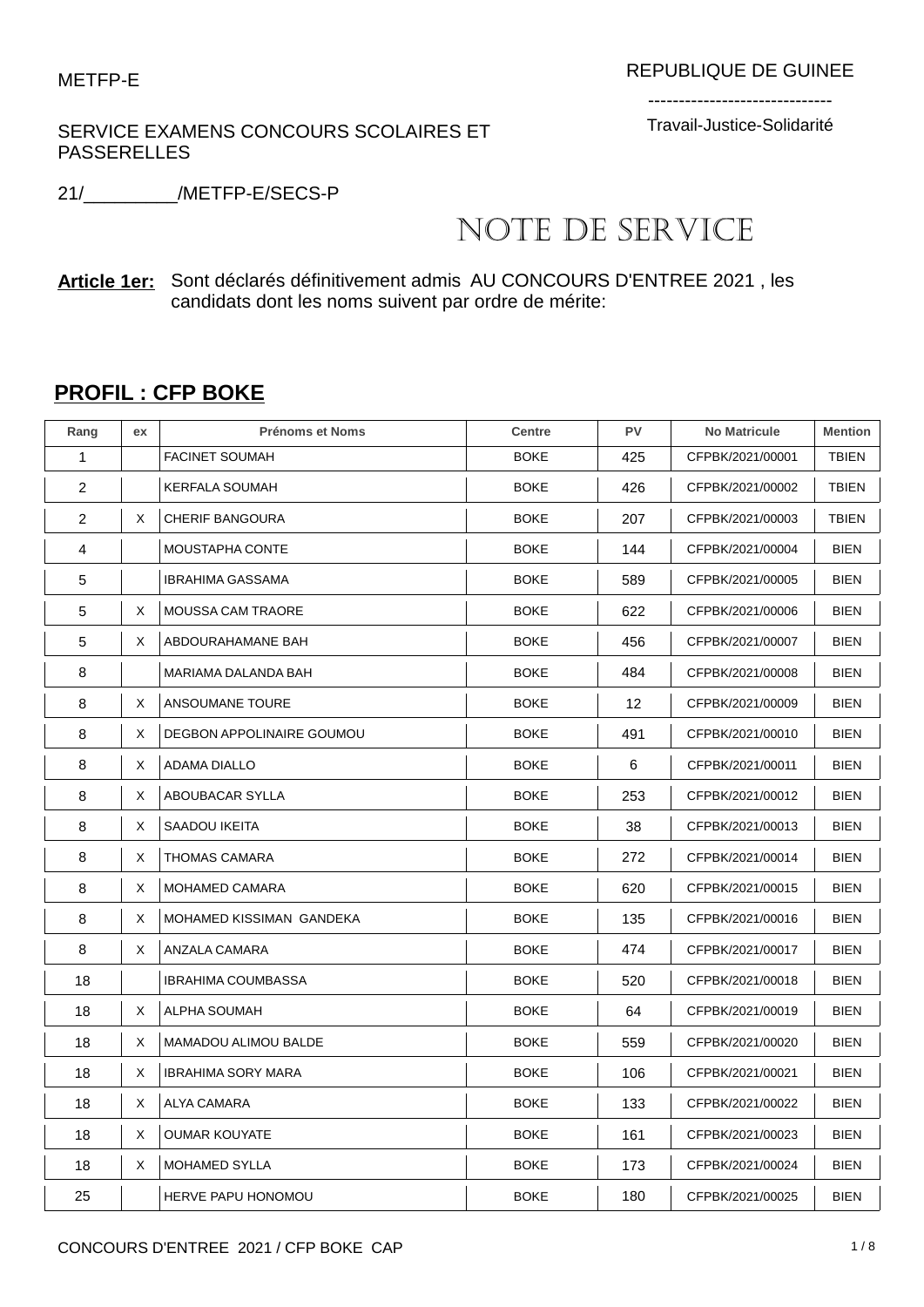| Rang | ex | <b>Prénoms et Noms</b>       | <b>Centre</b> | <b>PV</b> | <b>No Matricule</b> | <b>Mention</b> |
|------|----|------------------------------|---------------|-----------|---------------------|----------------|
| 26   |    | <b>MADY BANGOURA</b>         | <b>BOKE</b>   | 267       | CFPBK/2021/00026    | <b>BIEN</b>    |
| 26   | X  | <b>BOUBACAR BANGOURA</b>     | <b>BOKE</b>   | 50        | CFPBK/2021/00027    | <b>BIEN</b>    |
| 26   | X  | DEMBA CAMARA                 | BOKE          | 544       | CFPBK/2021/00028    | BIEN           |
| 26   | X  | TIDIANE KEITA                | <b>BOKE</b>   | 585       | CFPBK/2021/00029    | BIEN           |
| 26   | X  | MAMADOU BHOYE CAMARA         | <b>BOKE</b>   | 129       | CFPBK/2021/00030    | <b>BIEN</b>    |
| 26   | X  | ABDOULAYE DIALLO             | <b>BOKE</b>   | 205       | CFPBK/2021/00031    | <b>BIEN</b>    |
| 26   | X  | LAMINE BANGOURA              | <b>BOKE</b>   | 464       | CFPBK/2021/00032    | <b>BIEN</b>    |
| 26   | X. | MOHAMED BACHIR CAMARA        | BOKE          | 209       | CFPBK/2021/00033    | BIEN           |
| 34   |    | <b>IBRAHIMA MANE</b>         | <b>BOKE</b>   | 282       | CFPBK/2021/00034    | BIEN           |
| 35   |    | <b>BATOURADRAME</b>          | <b>BOKE</b>   | 24        | CFPBK/2021/00035    | <b>BIEN</b>    |
| 35   | X  | ALPHA OUMAR CAMARA           | BOKE          | 487       | CFPBK/2021/00036    | <b>BIEN</b>    |
| 35   | X  | MORY DALO GOUMOU             | <b>BOKE</b>   | 492       | CFPBK/2021/00037    | BIEN           |
| 35   | X  | <b>MALICK SANOUSSI</b>       | <b>BOKE</b>   | 30        | CFPBK/2021/00038    | <b>BIEN</b>    |
| 35   | X  | THOMAS MAOMOU                | <b>BOKE</b>   | 555       | CFPBK/2021/00039    | <b>BIEN</b>    |
| 35   | X  | <b>IBRAHIMA SORY S OUMAH</b> | <b>BOKE</b>   | 309       | CFPBK/2021/00040    | <b>BIEN</b>    |
| 35   | X  | <b>GASPARD LOUA</b>          | <b>BOKE</b>   | 313       | CFPBK/2021/00041    | <b>BIEN</b>    |
| 35   | X  | <b>MOHAMED KEITA</b>         | <b>BOFFA</b>  | 31        | CFPBK/2021/00042    | BIEN           |
| 35   | X  | ALY KOUROUMA                 | <b>BOKE</b>   | 98        | CFPBK/2021/00043    | <b>BIEN</b>    |
| 35   | X  | <b>LEON CAMARA</b>           | <b>BOKE</b>   | 130       | CFPBK/2021/00044    | <b>BIEN</b>    |
| 35   | X  | <b>SEKOU FOFANA</b>          | <b>BOKE</b>   | 401       | CFPBK/2021/00045    | <b>BIEN</b>    |
| 35   | X  | <b>NOEL DRAMOU</b>           | <b>BOKE</b>   | 155       | CFPBK/2021/00046    | BIEN           |
| 47   |    | MOHAMED LAMINE DIABY         | <b>BOKE</b>   | 14        | CFPBK/2021/00047    | ABIEN          |
| 47   | X  | SOULEYMANE TOURE             | <b>BOKE</b>   | 5         | CFPBK/2021/00048    | ABIEN          |
| 47   | X. | SOULEYMANE BAH               | BOKE          | 252       | CFPBK/2021/00049    | ABIEN          |
| 47   | X  | TIDIANE CHARLES CAMARA       | <b>BOKE</b>   | 540       | CFPBK/2021/00050    | ABIEN          |
| 47   | X  | <b>DJIBY SIDIBE</b>          | <b>BOKE</b>   | 304       | CFPBK/2021/00051    | ABIEN          |
| 47   | X. | ABDOULAYE KONATE             | BOKE          | 119       | CFPBK/2021/00052    | ABIEN          |
| 47   | X  | <b>OUSMANE CAMARA</b>        | BOKE          | 149       | CFPBK/2021/00053    | ABIEN          |
| 47   | X  | ABOUBACAR TRAORE             | <b>BOKE</b>   | 206       | CFPBK/2021/00054    | ABIEN          |
| 47   | X. | MOHAMED LAMINE SOUMAH        | BOKE          | 208       | CFPBK/2021/00055    | ABIEN          |
| 56   |    | <b>BOUBACAR BAH</b>          | BOKE          | 251       | CFPBK/2021/00056    | <b>ABIEN</b>   |
| 56   | X  | ABOU COMPO                   | BOKE          | 527       | CFPBK/2021/00057    | ABIEN          |
| 56   | X  | CHEIK TAME SYLLA             | <b>BOKE</b>   | 57        | CFPBK/2021/00058    | ABIEN          |
| 56   | X  | MAMADOU MOUSSA DIALLO        | BOKE          | 564       | CFPBK/2021/00059    | <b>ABIEN</b>   |
| 56   | X  | <b>MAMADOU SAMBA DIALLO</b>  | <b>BOKE</b>   | 152       | CFPBK/2021/00060    | ABIEN          |
| 56   | X  | <b>SARAN PENDESSA</b>        | <b>BOKE</b>   | 443       | CFPBK/2021/00061    | ABIEN          |
| 56   | X  | <b>MAMADOU TOURE</b>         | <b>BOKE</b>   | 203       | CFPBK/2021/00062    | ABIEN          |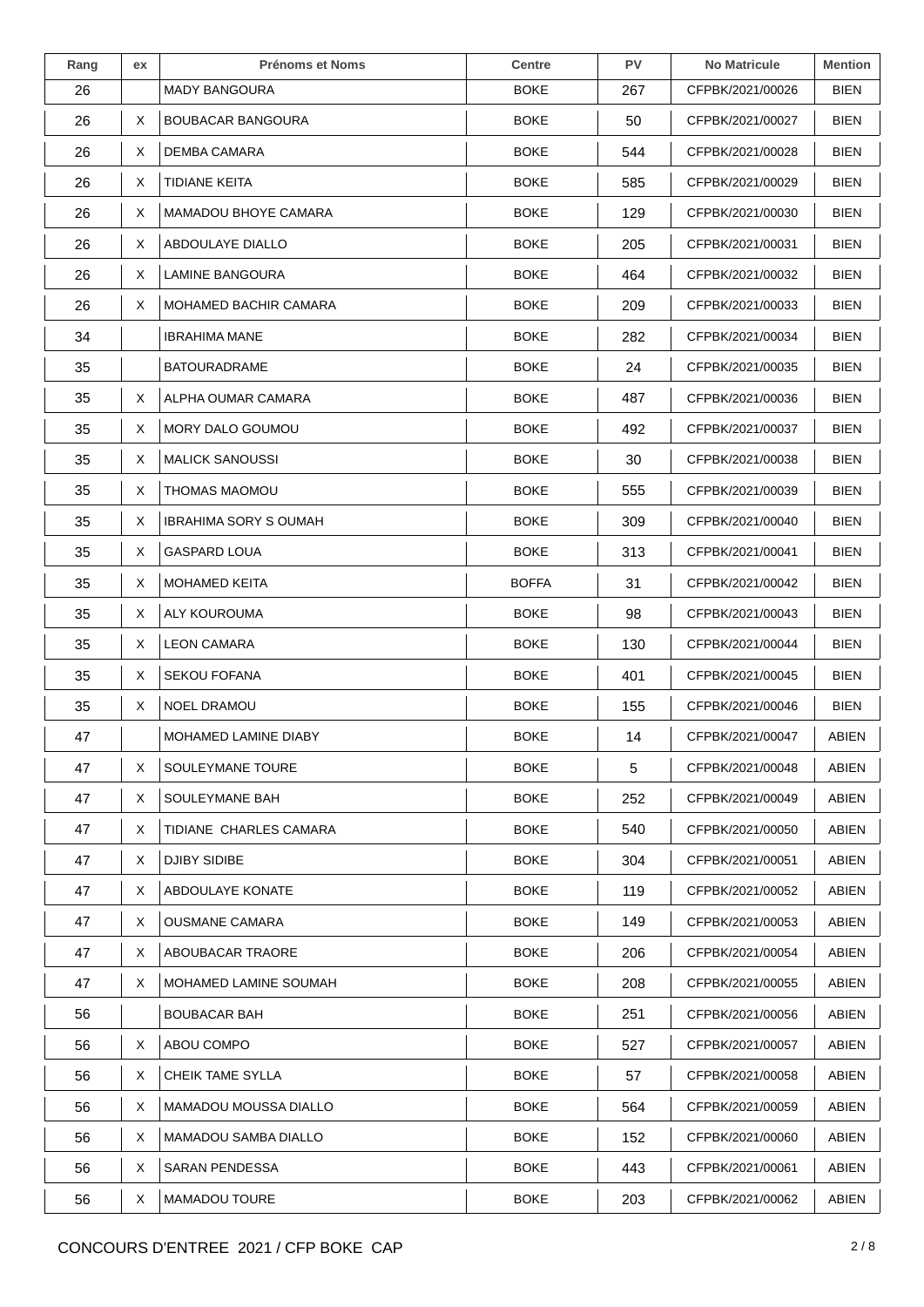| Rang | ex | <b>Prénoms et Noms</b>         | <b>Centre</b>   | PV  | <b>No Matricule</b> | <b>Mention</b> |
|------|----|--------------------------------|-----------------|-----|---------------------|----------------|
| 63   |    | ABOUBACAR SYLLA                | BOKE            | 501 | CFPBK/2021/00063    | ABIEN          |
| 63   | X. | ALSENY DOUMBOUYA               | BOKE            | 519 | CFPBK/2021/00064    | ABIEN          |
| 63   | X  | <b>IBRAHIMA BANGOURA</b>       | BOKE            | 522 | CFPBK/2021/00065    | ABIEN          |
| 63   | X  | THIERNO ABDOURAHAMANE DIALLO   | BOKE            | 554 | CFPBK/2021/00066    | ABIEN          |
| 63   | X  | <b>BOUBACAR BIRO</b>           | BOKE            | 190 | CFPBK/2021/00067    | ABIEN          |
| 68   |    | OUMAR SYLLA                    | <b>BOFFA</b>    | 20  | CFPBK/2021/00068    | ABIEN          |
| 68   | X  | <b>OUSMANE KEITA</b>           | <b>BOFFA</b>    | 30  | CFPBK/2021/00069    | ABIEN          |
| 68   | X  | <b>BALAMOUSSA CAMARA</b>       | BOKE            | 212 | CFPBK/2021/00070    | ABIEN          |
| 71   |    | <b>IBRAHIMA MAOMOU</b>         | BOKE            | 234 | CFPBK/2021/00071    | ABIEN          |
| 71   | X  | ABOUBACAR CAMARA               | BOKE            | 537 | CFPBK/2021/00072    | ABIEN          |
| 71   | X  | ABDOULAYE DJIBRIL DIALLO       | BOKE            | 552 | CFPBK/2021/00073    | ABIEN          |
| 71   | X  | <b>FAYA CELESTIN KAMANO</b>    | BOKE            | 204 | CFPBK/2021/00074    | ABIEN          |
| 75   |    | LAYE DIAKITE                   | BOKE            | 506 | CFPBK/2021/00075    | ABIEN          |
| 75   | X  | MAMADOU CELLOU DIALLO          | <b>BOKE</b>     | 510 | CFPBK/2021/00076    | ABIEN          |
| 75   | X  | <b>MAMADOU TELLY DIALLO</b>    | BOKE            | 511 | CFPBK/2021/00077    | ABIEN          |
| 75   | X  | <b>SEKOUNA CISSE</b>           | BOKE            | 543 | CFPBK/2021/00078    | ABIEN          |
| 75   | X  | ALHASSANE DIALLIO              | BOKE            | 67  | CFPBK/2021/00079    | ABIEN          |
| 75   | X  | <b>FATOUMATA DIALLO</b>        | BOKE            | 560 | CFPBK/2021/00080    | ABIEN          |
| 75   | X  | MAMADOUBA CAMARA               | <b>BOFFA</b>    | 16  | CFPBK/2021/00081    | ABIEN          |
| 75   | X  | YOUNOUSSA BARRY                | <b>BOFFA</b>    | 19  | CFPBK/2021/00082    | ABIEN          |
| 75   | X  | <b>ALSENY KATTY</b>            | <b>BOFFA</b>    | 33  | CFPBK/2021/00083    | ABIEN          |
| 84   |    | <b>MAMADI TRAORE</b>           | <b>BOKE</b>     | 60  | CFPBK/2021/00084    |                |
| 84   | X  | <b>MAYA CAMARA</b>             | BOKE            | 542 | CFPBK/2021/00085    |                |
| 84   | X  | SOULEYMANE BAH                 | BOKE            | 553 | CFPBK/2021/00086    |                |
| 84   | X  | RAMATOULAYE DIALLO             | BOKE            | 561 | CFPBK/2021/00087    |                |
| 84   | X  | <b>IBRAHIMA BANGOURA</b>       | <b>BOFFA</b>    | 32  | CFPBK/2021/00088    |                |
| 84   | X  | IBRAHIMA CAMARA                | BOKE            | 136 | CFPBK/2021/00089    |                |
| 84   | X  | <b>MOHAED COUMBASSA</b>        | BOKE            | 182 | CFPBK/2021/00090    |                |
| 91   |    | AMADOU KORKA DIALLO            | BOKE            | 528 | CFPBK/2021/00091    |                |
| 91   | X  | <b>MOUCTAR BRADA SANE</b>      | <b>BOKE</b>     | 534 | CFPBK/2021/00092    |                |
| 91   | X  | ABOUBACAR CONTE                | <b>BOFFA</b>    | 4   | CFPBK/2021/00093    |                |
| 91   | X  | ABOUBACAR BANGOURA             | <b>BOFFA</b>    | 6   | CFPBK/2021/00094    |                |
| 91   | X  | MOHAMED LAMINE SOUMAH          | <b>BOFFA</b>    | 11  | CFPBK/2021/00095    |                |
| 91   | X  | ABDOULAYE BANGOURA             | <b>BOFFA</b>    | 26  | CFPBK/2021/00096    |                |
| 91   | X  | <b>ISMATOU DIALLO</b>          | BOKE            | 599 | CFPBK/2021/00097    |                |
| 91   | X  | SORIBA CAMARA                  | BOKE            | 380 | CFPBK/2021/00098    |                |
| 91   | X  | <b>MAMADOUN DIAN KOULIBALY</b> | <b>KOUNDARA</b> | 7   | CFPBK/2021/00099    |                |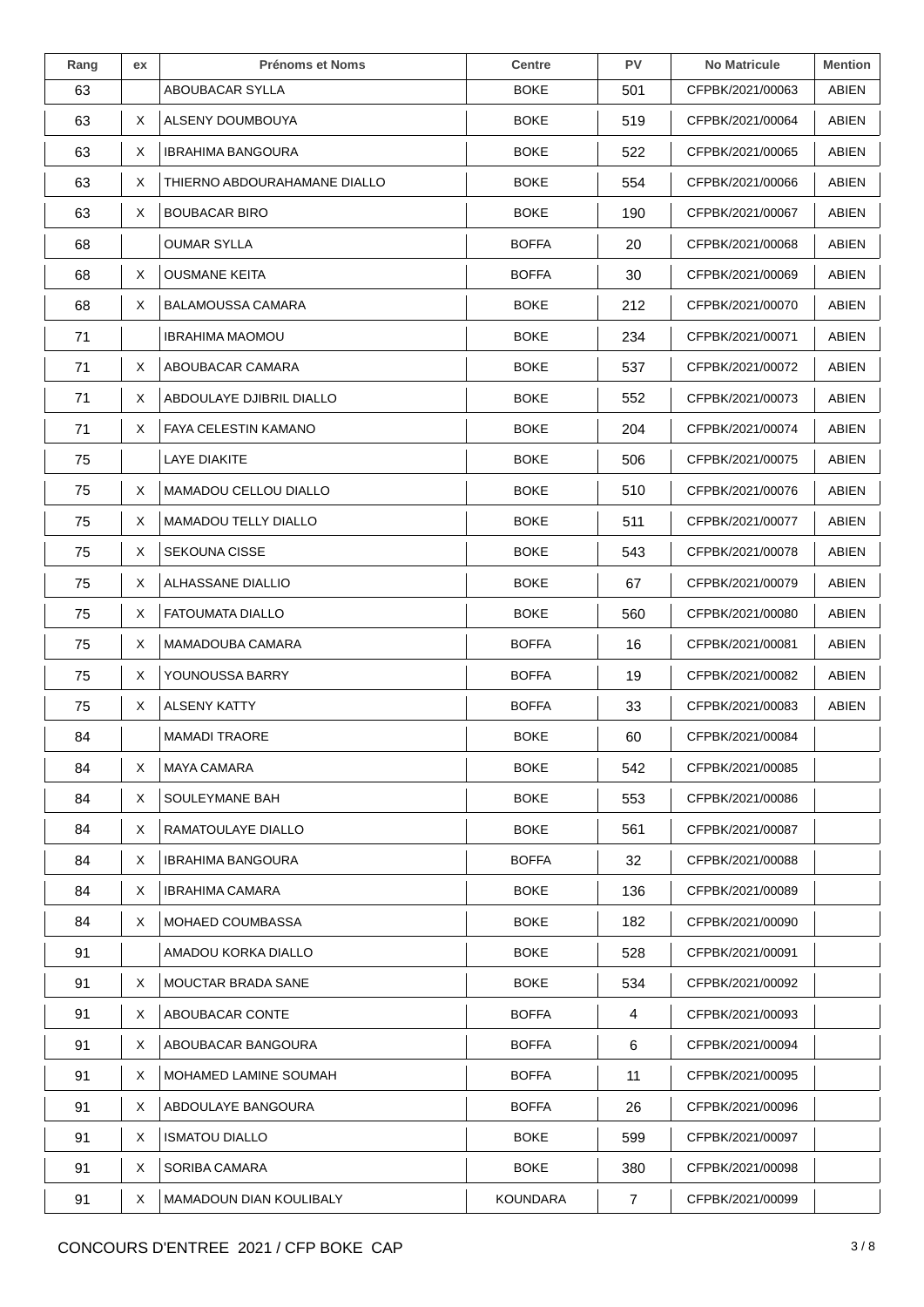| Rang | ex | <b>Prénoms et Noms</b>        | <b>Centre</b>   | <b>PV</b> | <b>No Matricule</b> | <b>Mention</b> |
|------|----|-------------------------------|-----------------|-----------|---------------------|----------------|
| 91   | X  | ALPHA BARRY                   | <b>BOKE</b>     | 163       | CFPBK/2021/00100    |                |
| 91   | X  | SALAMANE SOKO LENO            | <b>BOKE</b>     | 189       | CFPBK/2021/00101    |                |
| 91   | X  | MAMADOU ALIOU DIALLO          | <b>BOKE</b>     | 453       | CFPBK/2021/00102    |                |
| 91   | X  | AMADOU SOUMAH                 | <b>BOKE</b>     | 454       | CFPBK/2021/00103    |                |
| 91   | X  | <b>OUSMANE SYLLA</b>          | <b>BOKE</b>     | 463       | CFPBK/2021/00104    |                |
| 105  |    | <b>IBRAHIMA SORY DIALLO</b>   | <b>BOFFA</b>    | 17        | CFPBK/2021/00105    |                |
| 105  | X  | <b>KADIATOU YATTARA</b>       | <b>BOKE</b>     | 81        | CFPBK/2021/00106    |                |
| 105  | X  | DAOUDA SIDIBE                 | <b>BOKE</b>     | 584       | CFPBK/2021/00107    |                |
| 105  | X  | ALIA SYLLA                    | <b>BOFFA</b>    | 29        | CFPBK/2021/00108    |                |
| 105  | X  | <b>KOPITA NIOKE</b>           | <b>KOUNDARA</b> | 3         | CFPBK/2021/00109    |                |
| 105  | Χ  | <b>KEMO KEITA</b>             | <b>BOKE</b>     | 210       | CFPBK/2021/00110    |                |
| 105  | X  | ABOU GNAISSA                  | <b>BOKE</b>     | 468       | CFPBK/2021/00111    |                |
| 112  |    | FODE MANGBE TOURE             | <b>BOKE</b>     | 230       | CFPBK/2021/00112    |                |
| 112  | X  | <b>NABY KEITA</b>             | <b>BOKE</b>     | 488       | CFPBK/2021/00113    |                |
| 112  | X  | ALHASSANE DIALLO              | <b>BOKE</b>     | 286       | CFPBK/2021/00114    |                |
| 112  | Χ  | ABOUBACAR CAMARA              | <b>BOKE</b>     | 550       | CFPBK/2021/00115    |                |
| 112  | X  | ALSENY CAMARA                 | <b>BOKE</b>     | 558       | CFPBK/2021/00116    |                |
| 112  | X  | <b>MAXIME GUEMOU</b>          | <b>BOKE</b>     | 337       | CFPBK/2021/00117    |                |
| 112  | Χ  | ABDOULAYE ABOUBACAR SYLLA     | <b>BOFFA</b>    | 25        | CFPBK/2021/00118    |                |
| 112  | X  | <b>SEKOU NABE</b>             | <b>BOKE</b>     | 365       | CFPBK/2021/00119    |                |
| 112  | X  | MOHAMED SACKO                 | <b>BOKE</b>     | 146       | CFPBK/2021/00120    |                |
| 112  | X  | <b>HAMIDOU DIALLO</b>         | <b>BOKE</b>     | 461       | CFPBK/2021/00121    |                |
| 122  |    | MAMADOU YAYA CAMARA           | <b>BOKE</b>     | 480       | CFPBK/2021/00122    |                |
| 122  | X  | <b>JONAS SANDY</b>            | <b>BOKE</b>     | 7         | CFPBK/2021/00123    |                |
| 122  | X  | <b>OUMAR KALABANE</b>         | <b>BOKE</b>     | 509       | CFPBK/2021/00124    |                |
| 122  | X  | KADIATOU KALISSA              | <b>BOKE</b>     | 525       | CFPBK/2021/00125    |                |
| 122  | X  | <b>MICHEL KAMANO</b>          | <b>BOKE</b>     | 536       | CFPBK/2021/00126    |                |
| 122  | X. | <b>MOUCTAR CAMARA</b>         | <b>BOKE</b>     | 557       | CFPBK/2021/00127    |                |
| 122  | X  | <b>CECE FLAURENTINE SAGNO</b> | <b>BOFFA</b>    | 22        | CFPBK/2021/00128    |                |
| 122  | X  | MAMADOU ALIOU BAH             | <b>BOKE</b>     | 598       | CFPBK/2021/00129    |                |
| 122  | X. | <b>IBRAHIMA DOUKOURE</b>      | <b>BOKE</b>     | 354       | CFPBK/2021/00130    |                |
| 122  | X  | MORICIRE CONTE                | <b>BOKE</b>     | 358       | CFPBK/2021/00131    |                |
| 122  | X  | MOHAMED BANGOURA              | <b>BOKE</b>     | 361       | CFPBK/2021/00132    |                |
| 122  | X. | ANNE TOLNO                    | <b>BOKE</b>     | 373       | CFPBK/2021/00133    |                |
| 122  | X  | <b>MOUSSA CAMARA</b>          | <b>BOKE</b>     | 376       | CFPBK/2021/00134    |                |
| 122  | X  | ALPHA AMADOU TOURE            | KOUNDARA        | 2         | CFPBK/2021/00135    |                |
| 122  | X  | MAMADOU DIAN DIALLO           | <b>KOUNDARA</b> | 6         | CFPBK/2021/00136    |                |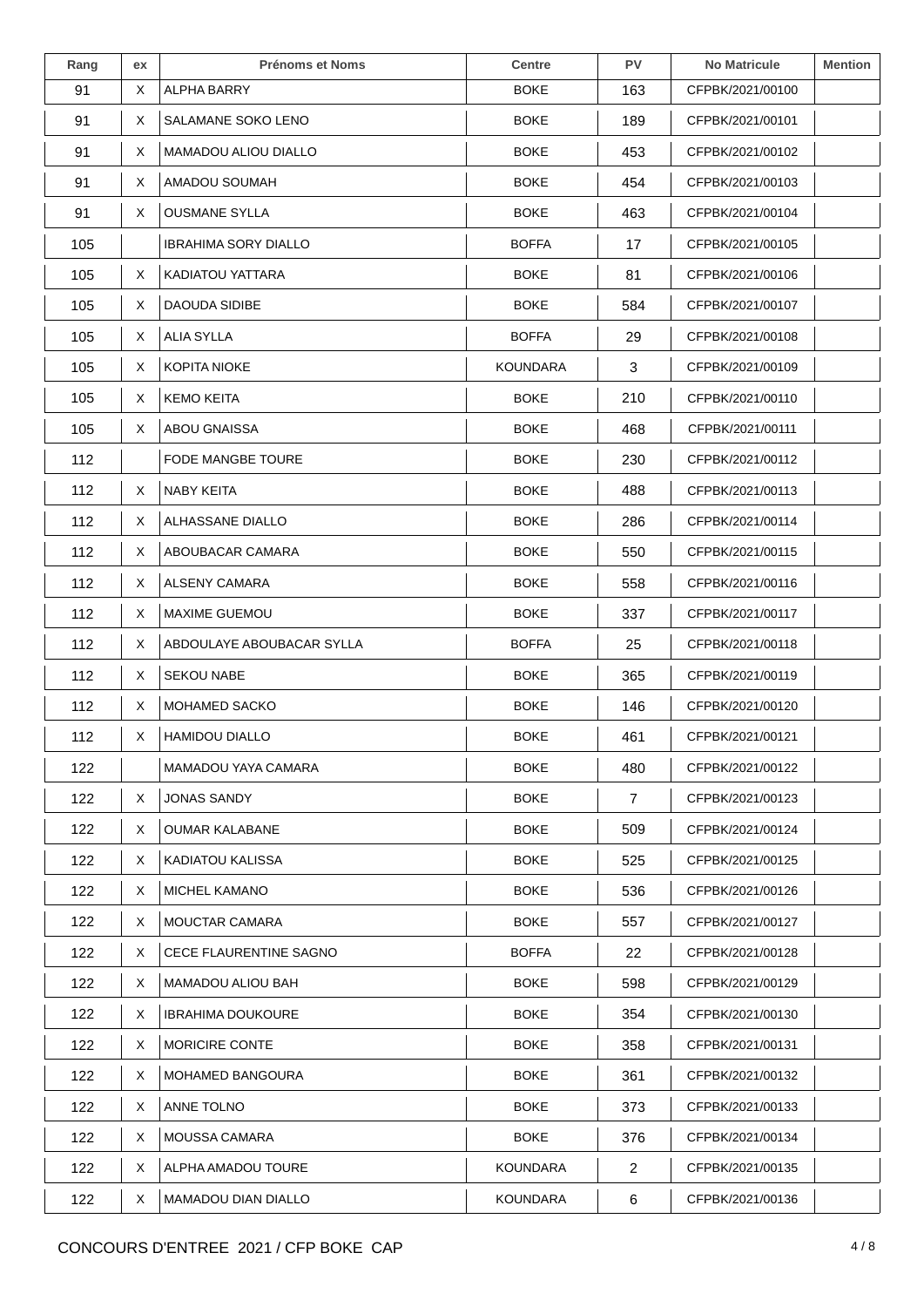| Rang | ex | <b>Prénoms et Noms</b>      | <b>Centre</b>   | <b>PV</b>      | <b>No Matricule</b> | <b>Mention</b> |
|------|----|-----------------------------|-----------------|----------------|---------------------|----------------|
| 122  | X  | <b>OUERE BEAVOGUI</b>       | <b>KOUNDARA</b> | 8              | CFPBK/2021/00137    |                |
| 122  | X. | <b>MAMADOU ALIOU DIALLO</b> | <b>BOKE</b>     | 406            | CFPBK/2021/00138    |                |
| 122  | X  | AMADOU SADIO SOW            | <b>BOKE</b>     | 424            | CFPBK/2021/00139    |                |
| 122  | X. | BOUWA CAMARA                | <b>BOKE</b>     | 427            | CFPBK/2021/00140    |                |
| 122  | X. | <b>ISMAEL DIALLO</b>        | <b>BOKE</b>     | 469            | CFPBK/2021/00141    |                |
| 142  |    | NAFISSATOU SACKO            | <b>BOKE</b>     | 493            | CFPBK/2021/00142    |                |
| 142  | X  | MDOU ALIMOU DIALLO          | <b>BOKE</b>     | 28             | CFPBK/2021/00143    |                |
| 142  | X. | SEKOUNA SANGARE             | <b>BOFFA</b>    | $\overline{7}$ | CFPBK/2021/00144    |                |
| 142  | X. | AMADOU BANGOURA             | <b>BOKE</b>     | 319            | CFPBK/2021/00145    |                |
| 142  | X. | <b>SEKOU BAYO</b>           | <b>BOKE</b>     | 576            | CFPBK/2021/00146    |                |
| 142  | X. | SOULEYMANE KEITA            | <b>BOFFA</b>    | 27             | CFPBK/2021/00147    |                |
| 142  | X. | <b>MOUCTAR TOURE</b>        | <b>BOKE</b>     | 353            | CFPBK/2021/00148    |                |
| 142  | X. | YAYA SOUMAH                 | <b>BOFFA</b>    | 34             | CFPBK/2021/00149    |                |
| 142  | X. | MAMADOU DIAN BAH            | <b>BOKE</b>     | 124            | CFPBK/2021/00150    |                |
| 142  | X. | SALIMOU DIABY               | <b>BOKE</b>     | 416            | CFPBK/2021/00151    |                |
| 142  | X  | <b>IBRAHIMA SORY DIALLO</b> | <b>BOKE</b>     | 470            | CFPBK/2021/00152    |                |
| 142  | X. | KARAMBA KEITA               | <b>BOKE</b>     | 472            | CFPBK/2021/00153    |                |
| 154  |    | ALHASSANE GALLA CAMARA      | <b>BOKE</b>     | 482            | CFPBK/2021/00154    |                |
| 154  | X. | KABANA LAMAH                | <b>BOKE</b>     | 507            | CFPBK/2021/00155    |                |
| 154  | X. | <b>IDRISSA CAMARA</b>       | <b>BOKE</b>     | 530            | CFPBK/2021/00156    |                |
| 154  | X. | YOUSSOUF KOULIBALY          | <b>BOKE</b>     | 533            | CFPBK/2021/00157    |                |
| 154  | X  | <b>JULIEN KAMANO</b>        | <b>BOKE</b>     | 541            | CFPBK/2021/00158    |                |
| 154  | X. | DJIBRIL YATTARA             | <b>BOKE</b>     | 546            | CFPBK/2021/00159    |                |
| 154  | X. | MOHAMED YATTARA             | <b>BOKE</b>     | 547            | CFPBK/2021/00160    |                |
| 154  | X. | ABOUBACAR CONTE             | <b>BOKE</b>     | 548            | CFPBK/2021/00161    |                |
| 154  | X. | MOUDDJITABA BAH             | <b>BOKE</b>     | 73             | CFPBK/2021/00162    |                |
| 154  | X. | ABDALLA TRAORE              | <b>BOKE</b>     | 575            | CFPBK/2021/00163    |                |
| 154  | X. | ALSENY KEITA                | <b>BOKE</b>     | 323            | CFPBK/2021/00164    |                |
| 154  | X. | <b>KERFALLA CAMARA</b>      | <b>BOFFA</b>    | 21             | CFPBK/2021/00165    |                |
| 154  | X. | SALEMATOU BAMBO SAGNA       | <b>BOKE</b>     | 586            | CFPBK/2021/00166    |                |
| 154  | X. | <b>MARIAME SYLLA</b>        | <b>BOKE</b>     | 588            | CFPBK/2021/00167    |                |
| 154  | X. | MADELEINE KOUNDOUNO         | <b>BOKE</b>     | 602            | CFPBK/2021/00168    |                |
| 154  | X. | ELIZA MAMBEYA               | <b>BOKE</b>     | 364            | CFPBK/2021/00169    |                |
| 154  | X. | MAMADOU SAMBA CAMARA        | <b>GAOUAL</b>   | 5              | CFPBK/2021/00170    |                |
| 154  | X. | MAMADOU SAIDOU DIALLO       | <b>GAOUAL</b>   | 6              | CFPBK/2021/00171    |                |
| 154  | X. | CECE FLORENT KPAMOU         | <b>BOKE</b>     | 157            | CFPBK/2021/00172    |                |
| 154  | X. | <b>SALIM KABA</b>           | <b>BOKE</b>     | 417            | CFPBK/2021/00173    |                |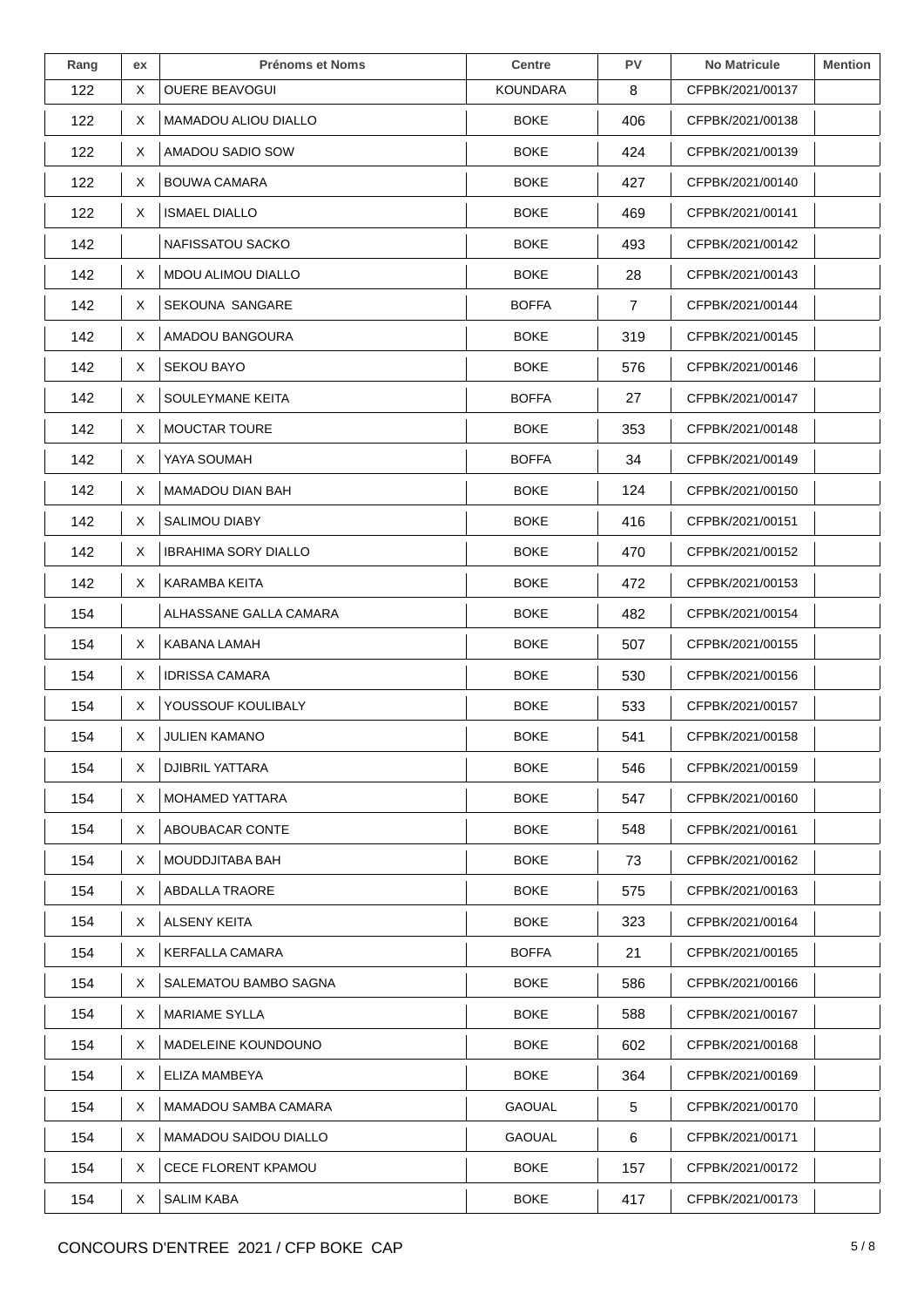| Rang | ex | <b>Prénoms et Noms</b>      | <b>Centre</b>   | <b>PV</b> | <b>No Matricule</b> | <b>Mention</b> |
|------|----|-----------------------------|-----------------|-----------|---------------------|----------------|
| 154  | X  | MOUSSA CONTE                | <b>BOKE</b>     | 431       | CFPBK/2021/00174    |                |
| 154  | X  | ALY BADARA CAMARA           | <b>BOKE</b>     | 176       | CFPBK/2021/00175    |                |
| 154  | X  | SAMBA CAMARA                | <b>BOKE</b>     | 434       | CFPBK/2021/00176    |                |
| 177  |    | KAALY TOURE                 | <b>BOKE</b>     | 490       | CFPBK/2021/00177    |                |
| 177  | X  | AISSATOU ALHASSANE BAH      | <b>BOKE</b>     | 503       | CFPBK/2021/00178    |                |
| 177  | X  | ABOUBACAR SAYNA             | <b>BOKE</b>     | 68        | CFPBK/2021/00179    |                |
| 177  | X  | AMINATA SYLLA               | <b>BOKE</b>     | 545       | CFPBK/2021/00180    |                |
| 177  | X  | PIERRE BILIVOGUI            | <b>BOKE</b>     | 291       | CFPBK/2021/00181    |                |
| 177  | X  | <b>IBRAHIMA SORY CAMARA</b> | <b>BOKE</b>     | 562       | CFPBK/2021/00182    |                |
| 177  | X  | MAMADOU LAMARANA BAH        | <b>BOKE</b>     | 565       | CFPBK/2021/00183    |                |
| 177  | X  | ABDOUL TAFSIR CAMARA        | <b>BOKE</b>     | 82        | CFPBK/2021/00184    |                |
| 177  | X  | <b>ISSIAGA CAMARA</b>       | <b>BOKE</b>     | 336       | CFPBK/2021/00185    |                |
| 177  | X  | <b>FAIGUI KALIVOGUI</b>     | <b>BOKE</b>     | 99        | CFPBK/2021/00186    |                |
| 177  | X  | <b>FACINET KEITA</b>        | <b>BOKE</b>     | 356       | CFPBK/2021/00187    |                |
| 177  | X  | AMADOU BARRY                | <b>BOKE</b>     | 359       | CFPBK/2021/00188    |                |
| 177  | X  | SALIOU TAMBASSA             | <b>BOKE</b>     | 371       | CFPBK/2021/00189    |                |
| 177  | X  | MAMADOU DIAN BAH            | <b>KOUNDARA</b> | 5         | CFPBK/2021/00190    |                |
| 177  | X  | ABDOURAHAMANE DIALLO        | <b>BOKE</b>     | 134       | CFPBK/2021/00191    |                |
| 177  | Χ  | SOFIANE CAMARA              | <b>BOKE</b>     | 402       | CFPBK/2021/00192    |                |
| 177  | X  | THIERNO MAMADOU DIOP        | <b>BOKE</b>     | 147       | CFPBK/2021/00193    |                |
| 177  | X  | MAMADOU SALIOU DIALLO       | <b>BOKE</b>     | 418       | CFPBK/2021/00194    |                |
| 177  | Χ  | <b>KHALY CAMARA</b>         | <b>BOKE</b>     | 423       | CFPBK/2021/00195    |                |
| 177  | X. | PEPE FRANCIS HONOMOU        | <b>BOKE</b>     | 181       | CFPBK/2021/00196    |                |
| 177  | X  | <b>IBRAHIMA1 SOUMAH</b>     | <b>BOKE</b>     | 439       | CFPBK/2021/00197    |                |
| 177  | X  | <b>MOH LAMINE SYLLA</b>     | <b>BOKE</b>     | 450       | CFPBK/2021/00198    |                |
| 177  | X  | MAMADOU BOBO BARRY          | <b>BOKE</b>     | 200       | CFPBK/2021/00199    |                |
| 200  |    | MMAH CAMARA                 | <b>BOKE</b>     | 483       | CFPBK/2021/00200    |                |
| 200  | X  | ALHASSANE KOMAH             | <b>BOKE</b>     | 521       | CFPBK/2021/00201    |                |
| 200  | X  | <b>SENY BANGOURA</b>        | <b>BOKE</b>     | 289       | CFPBK/2021/00202    |                |
| 200  | X  | <b>FRANCOIS HABA</b>        | <b>BOKE</b>     | 292       | CFPBK/2021/00203    |                |
| 200  | X  | YAYA BAH                    | <b>BOKE</b>     | 295       | CFPBK/2021/00204    |                |
| 200  | X  | ABDOULAYE SOUARE            | <b>BOFFA</b>    | 3         | CFPBK/2021/00205    |                |
| 200  | X  | <b>CHERIF SYLLA</b>         | <b>BOFFA</b>    | 12        | CFPBK/2021/00206    |                |
| 200  | X. | ALPHA SYLLA                 | <b>BOFFA</b>    | 13        | CFPBK/2021/00207    |                |
| 200  | X  | <b>ISAMEL ALWALID</b>       | <b>BOKE</b>     | 582       | CFPBK/2021/00208    |                |
| 200  | X  | MAMADOU MOUSTAPHA BARRY     | <b>BOKE</b>     | 88        | CFPBK/2021/00209    |                |
| 200  | X  | MOHAMED KOLY CAMARA         | <b>BOFFA</b>    | 24        | CFPBK/2021/00210    |                |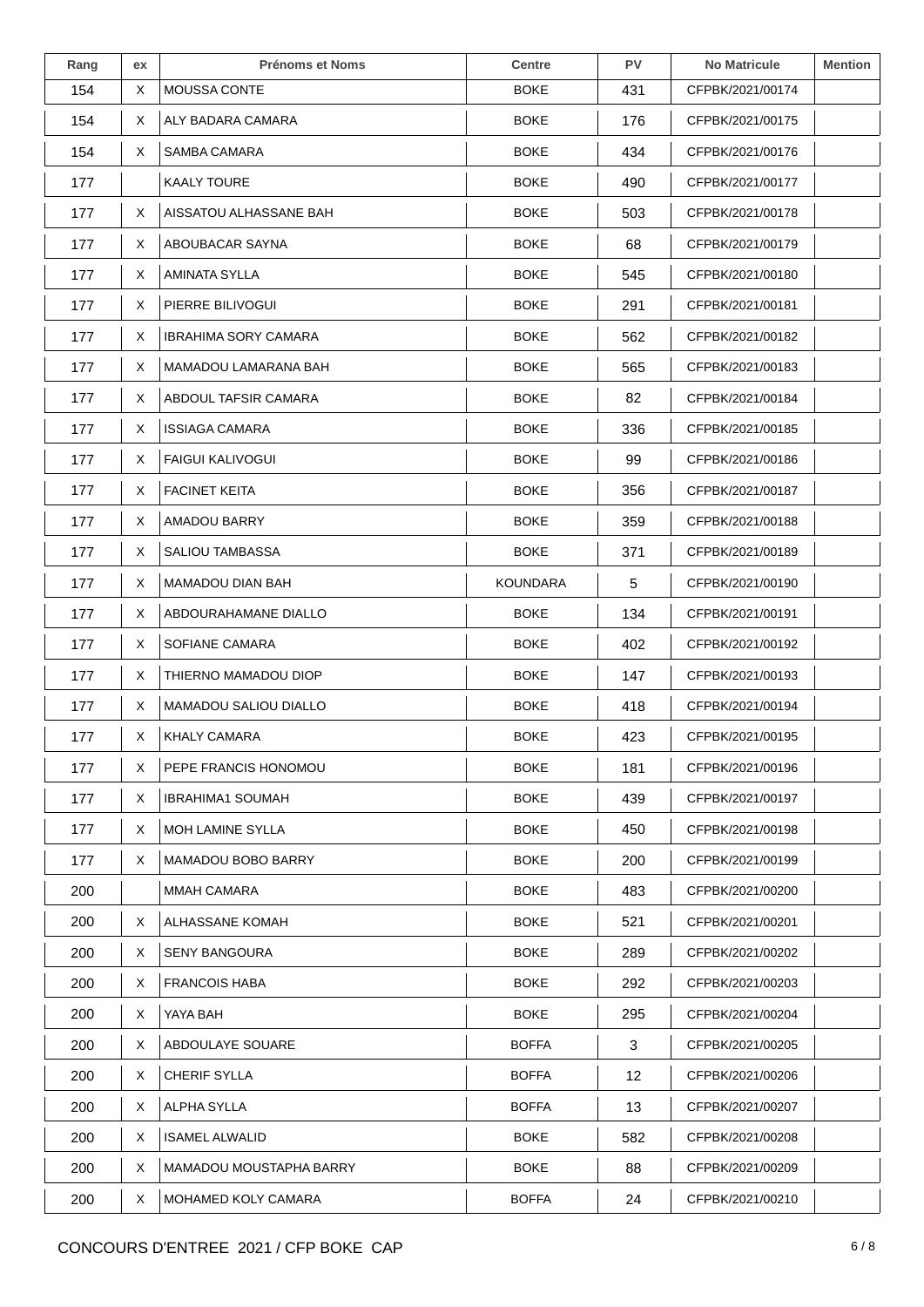| Rang | ex | <b>Prénoms et Noms</b>         | <b>Centre</b> | <b>PV</b>    | <b>No Matricule</b> | <b>Mention</b> |
|------|----|--------------------------------|---------------|--------------|---------------------|----------------|
| 200  | X  | YERO BAH                       | <b>BOKE</b>   | 596          | CFPBK/2021/00211    |                |
| 200  | X. | <b>JUSTIN KALIVOGUIÙM</b>      | <b>BOKE</b>   | 355          | CFPBK/2021/00212    |                |
| 200  | X. | ALYA BANORO                    | <b>BOKE</b>   | 109          | CFPBK/2021/00213    |                |
| 200  | X. | ABOUBACAR TOURE                | <b>GAOUAL</b> | $\mathbf{1}$ | CFPBK/2021/00214    |                |
| 200  | X  | SEKOUNA CAMARA                 | <b>BOKE</b>   | 127          | CFPBK/2021/00215    |                |
| 200  | X  | <b>MAKOTO SYLLA</b>            | <b>BOKE</b>   | 385          | CFPBK/2021/00216    |                |
| 200  | X. | <b>MAMADOU BAILO DIALLO</b>    | <b>BOKE</b>   | 420          | CFPBK/2021/00217    |                |
| 200  | X  | <b>IBRAHIMA CAMARA</b>         | <b>BOKE</b>   | 433          | CFPBK/2021/00218    |                |
| 200  | X  | KANDET OUMAR CAMARA            | <b>BOKE</b>   | 178          | CFPBK/2021/00219    |                |
| 200  | X. | <b>MAMADOU TRAORE</b>          | <b>BOKE</b>   | 445          | CFPBK/2021/00220    |                |
| 200  | X  | MOHAMED SACKO                  | <b>BOKE</b>   | 191          | CFPBK/2021/00221    |                |
| 200  | X  | <b>OUA BILIVOGUI</b>           | <b>BOKE</b>   | 447          | CFPBK/2021/00222    |                |
| 200  | X  | <b>FODE TOURE</b>              | <b>BOKE</b>   | 192          | CFPBK/2021/00223    |                |
| 200  | X. | <b>MAMADOU ALIOU DIAKITE</b>   | <b>BOKE</b>   | 462          | CFPBK/2021/00224    |                |
| 200  | X. | <b>IBRAHIMA DIALLO</b>         | <b>BOKE</b>   | 473          | CFPBK/2021/00225    |                |
| 226  |    | <b>BALYA CAMARA</b>            | <b>BOKE</b>   | 10           | CFPBK/2021/00226    |                |
| 226  | X. | ABOUBACAR DEMBA KIALLE         | <b>BOKE</b>   | 8            | CFPBK/2021/00227    |                |
| 226  | X. | AMADOU OURY BAH                | <b>BOKE</b>   | 495          | CFPBK/2021/00228    |                |
| 226  | X. | ABDOULAYE SOUMAH               | <b>BOKE</b>   | 531          | CFPBK/2021/00229    |                |
| 226  | X. | ALYA YASSE CAMARA              | <b>BOKE</b>   | 59           | CFPBK/2021/00230    |                |
| 226  | X. | SANA BANGOURA                  | <b>BOKE</b>   | 288          | CFPBK/2021/00231    |                |
| 226  | X  | <b>OUMAR SOUMAH</b>            | <b>BOKE</b>   | 299          | CFPBK/2021/00232    |                |
| 226  | X  | YOUSSOUF YERESSA               | <b>BOKE</b>   | 563          | CFPBK/2021/00233    |                |
| 226  | X. | FOULEMATOU CAMARA              | <b>BOKE</b>   | 570          | CFPBK/2021/00234    |                |
| 226  | X  | FOULEMATOU CAMARA              | <b>BOKE</b>   | 315          | CFPBK/2021/00235    |                |
| 226  | X. | CIRA DJOUMA CAMARA             | <b>BOKE</b>   | 574          | CFPBK/2021/00236    |                |
| 226  | X. | MOHAMED CAMARA                 | <b>BOKE</b>   | 320          | CFPBK/2021/00237    |                |
| 226  | X. | POKPAYE KOIVOGUI               | <b>BOKE</b>   | 84           | CFPBK/2021/00238    |                |
| 226  | X. | <b>MAMADOU SALIOU MAKANERA</b> | <b>BOKE</b>   | 91           | CFPBK/2021/00239    |                |
| 226  | X. | ABDOULAYE DIALLO               | <b>BOKE</b>   | 592          | CFPBK/2021/00240    |                |
| 226  | X. | PENDA MALADHO DIALLO           | <b>BOKE</b>   | 360          | CFPBK/2021/00241    |                |
| 226  | X. | <b>MAMADOU GALLE DIALLO</b>    | <b>BOKE</b>   | 374          | CFPBK/2021/00242    |                |
| 226  | X. | YOUSSOUF BANGOURA              | <b>BOKE</b>   | 388          | CFPBK/2021/00243    |                |
| 226  | X. | AMARA YOULA                    | <b>BOKE</b>   | 403          | CFPBK/2021/00244    |                |
| 226  | X  | SOULEYMANE COUMBASSA           | <b>BOKE</b>   | 430          | CFPBK/2021/00245    |                |
|      |    |                                |               |              |                     |                |